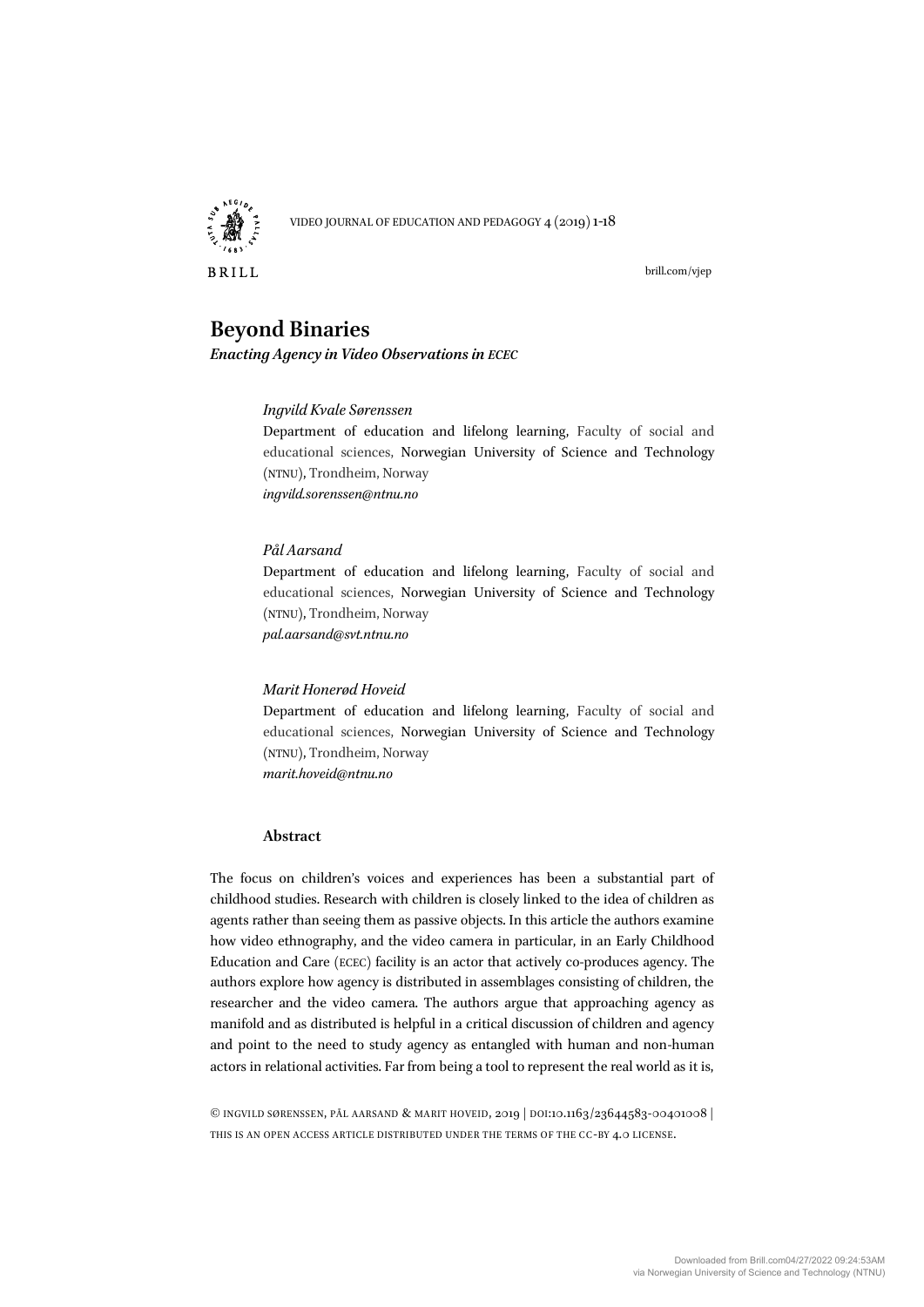or merely a tool for "collecting" data, the video camera and the children are mutually constructed.

## **Keywords**

agency – sociomateriality – childhood studies – actor-network theory



FEATURE This article comprises three videos which can be viewe[d here.](https://www.doi.org/10.6084/m9.figshare.10043054)

This article focuses on a rather unproblematized binary in childhood studies where childhood scholars typically position their own research as approaching children as competent actors in contrast to "traditional" sociological and psychological research that often approaches children as not being fully competent. We redefine two well-recognized methodological stances within the field and employ them in an analysis of video observations. The first stance is the emphasis on *children's perspective* (James, Jenks, & Prout, 1998; Sommer, Samuelsson, & Hundeide, 2009), where the focus is on children's experiences and children as agents in sociocultural practices (children's agency). We argue that agency can be seen as distributed between both human and non-human actors. The second stance is the emphasis on doing research *with* children (Clark, Moss and Kjørholt 2005; Thomson, 2009), which is rooted in a view of children as competent actors (Christensen & James, 2017). Using the phrase "research with" rather than "research on" is meant to "position children as social actors who are subjects, rather than objects of inquiry" (Christensen & James, 2017, p. 1). Doing research *with*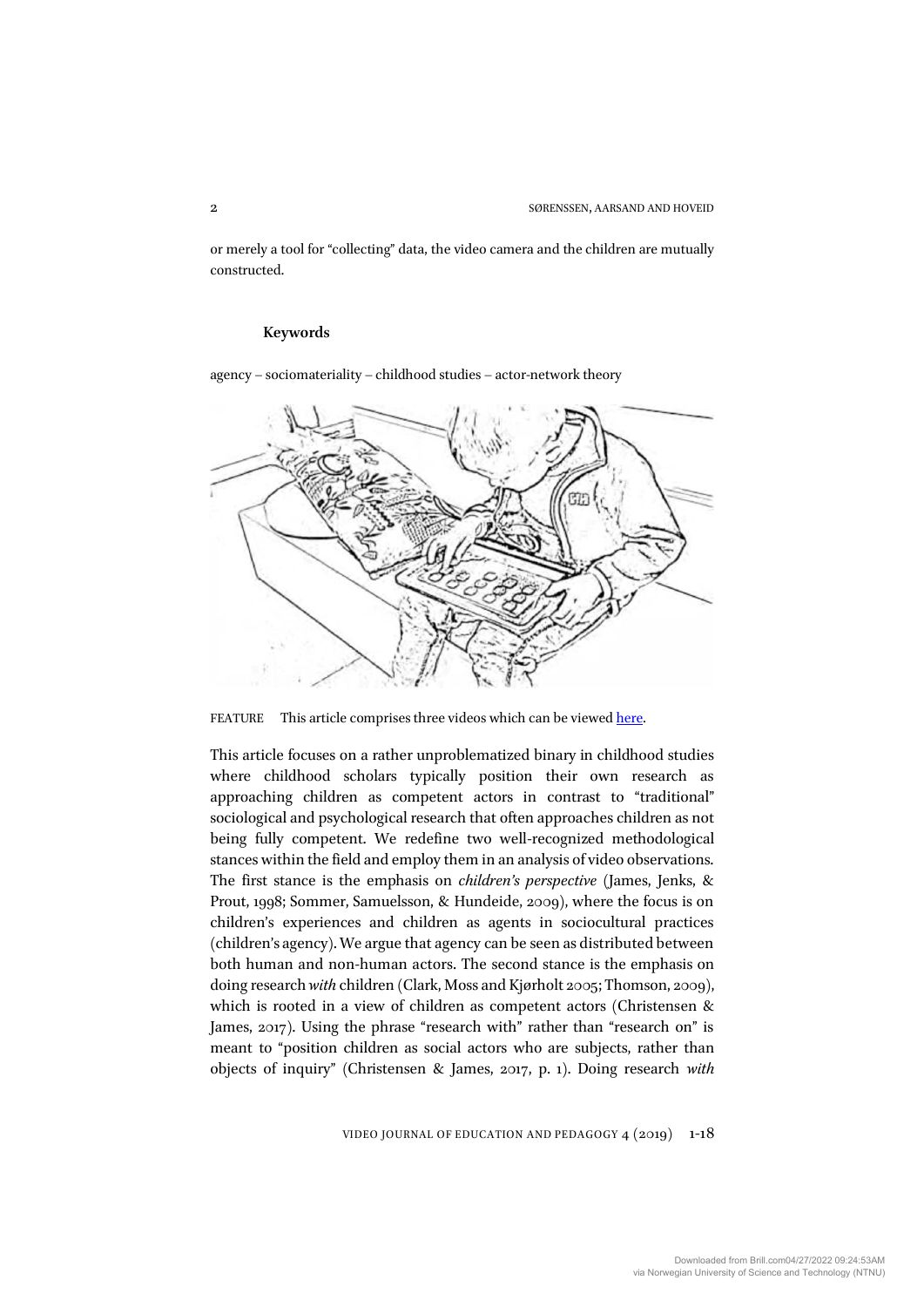children is thus closely linked to the idea of children as *competent* actors and thus contributing to a construction of childhood (James et al., 1998). In order to redefine the competent child, we draw on post-humanism through actornetwork theory (ANT) to scrutinize the concepts agency and actor. With this theoretical lens, we direct our attention to a particular fieldwork practice, namely video observation, and explore how agency, and actors, are coconstructed and discuss how research can avoid the binary of either a competent or non-competent child.

Recent research within childhood studies, as well as work using a decolonization perspective, sets out to disrupt the presupposed binaries of entities (human, non-human), and categories (adult, child) (cf. Oswell, 2013; Prout, 2005; Samuelsson, Sparrman, Cardell, & Lindgren, 2015). In the present article we add to this work by scrutinizing video clips from our fieldwork in ECEC institutions in Norway. We build on a post-humanist ontological stance where the social and material are seen as entangled and where entities are seen as mutually enacted (Orlikowski, 2007).

In this article we use the theoretical lens of ANT in the analysis of the three video clips that are presented and discussed below. Before embarking on this, we will briefly present some of the theoretical underpinnings of this posthumanist stance.

#### **1 Assemblage, Agency and Mutual Enactment**

The concept of agency creates different connotations depending on one's theoretical background (see for instance Ahearn, 2001; Latour, 2005; Sayes, 2014). Even though there are different understandings and uses of the concept, it, in one way or another, involves *doing* (Sokol & Huerta, 2010, p. 47). Early work within childhood studies has been criticized for conflating children's experiences with agency (Oswell, 2013), and as Prout argues: "the agency of children as actors is often glossed over, taken to be an essential, virtually unmediated characteristic of humans" (Prout, 2005, p. 65). Lately, children's seemingly inherent agency has been problematized within childhood studies (Hammersley, 2017; Samuelsson et al., 2015).

To examine the empirical data of our study, we draw on actor-network theory (ANT) and in particular the notions *actors* and *assemblage*. ANT perceives both human and non-human entities as actors. The definition of an actor is: "anything that does modify a state of affairs by making a difference" (Latour, 2005, p. 71). This does not mean that non-humans have intentional agency, however, "the distinction between human and nonhuman is of little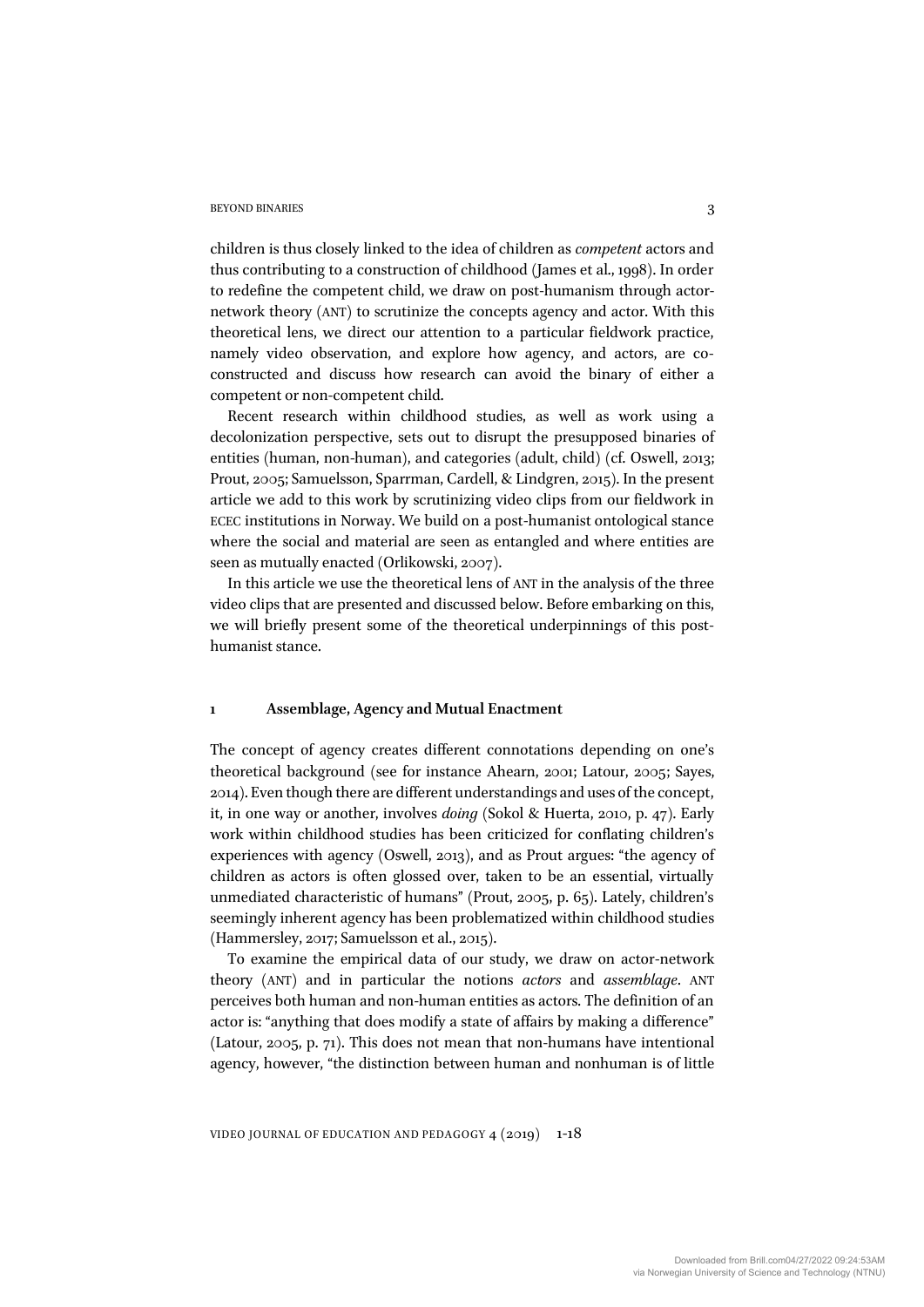initial analytical importance" (Law, 2009, p. 147). Latour calls for an examination of human and non-human actors as symmetrical actors, however, not as equal contenders: "To be symmetric, for us, simply means not to impose *a priori* some spurious asymmetry among human intentional action and a material world of causal relations" (Latour, 2005, p. 76). This implies a relational and flat ontology when it comes to the study of social practices.

*Assemblages* are composed of heterogeneous elements (human and nonhuman) that enter into relations with one another (Müller, 2015). Law and Mol (2008) state: "an actor does not act alone. It acts in relation to other actors, linked up with them" (Law & Mol, 2008, p. 58). These assemblages are seen as flexible and complex. Employing the notion of assemblage enables an examination of how human and non-human actors come into being in the encounter between them. Law and Mol use the term actor-enacted. "An entity counts as an actor if it makes a perceptible difference…This means that it is also always being acted upon. Acting and being enacted go together" (Law & Mol, 2008, p. 58). An actor-enacted does not act by itself but is realized in a complex set of webs. Thus, actors both shape and are shaped in encounters with other actors, whether human or non-human. They are, in other words, *mutually enacted* (Law & Mol, 2008; Mol & Mesman, 1996; Woolgar, 2012). This underlines the assumption that agency is *not* inherent in individual entities, but rather that agency is produced in relationships between the human and non-human (Sørensen, 2013). Moreover, this points to how assemblages work in the production of agency, and how assemblages may be seen as *relational* effects (Law, 2004, 2009).

According to Mol (2002, 2014), agency can be seen as multiple enactments of objects. This entails that actors differ across different assemblages, and that agency is seen as distributed and relational between what we traditionally label subjects (humans) and objects (non-humans) (Sayes, 2014). Such a stance opens for an understanding of agency as something distributed between several actors. We argue that not only are actors mutually enacted, but also; *agency* is mutually enacted and produced in multiple ways. Thus, one can reject the binary understanding of agency as something you either have or do not have. Instead agency is enacted in multiple ways, what we can call *multiple agencies.* The notion of multiple agencies suggests that different forms of agency are enacted under different circumstances and in different assemblages. We find the notion of multiple agencies to be a fruitful way of exploring (children's) agency. This notion is open for the unexpected and the flexibility with which agency becomes enacted. Bear in mind that the notion of multiple agencies does not refer to static nodes of prescribed agencies, rather it opens for almost endless possibilities in the way agency becomes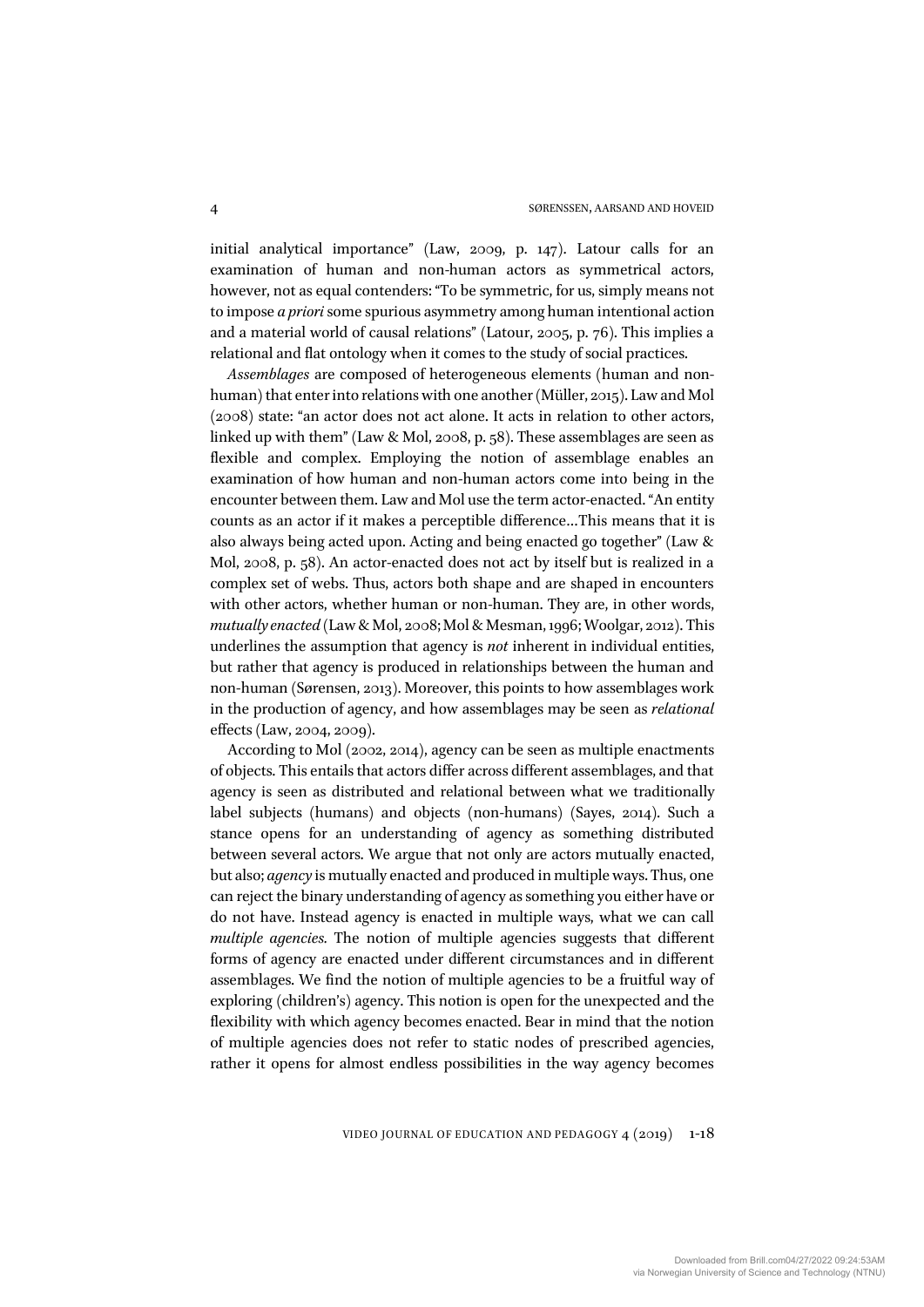actualized relationally. This provides us with the possibility of unpacking video observations of children in kindergarten by exploring how agency is being distributed and enacted in different activities.

## **2 Video Recordings as Data**

ANT is primarily a methodology (Law, 2009, p. 141). "Far from being a theory of the social or even worse an explanation of what makes society exert pressure on actors, it always was, and this from its very inception, a very crude method to learn from the actors without imposing on them an *a priori* definition of their world-building capacities" (Latour, 1999, p. 20). A key point from ANT is to follow the actors in an assemblage to see what happens when they entangle (Latour, 2005). Using video cameras to create data from the everyday life of children in kindergarten is an established research practice in the social sciences (e.g Bevemyr & Björk-Willén, 2016; Danby, Evaldsson, Melander, & Aarsand, 2018; Schanke, 2019). With visual technologies such as video cameras, still and moving images have become a significant research device and analytical tool in the social sciences (Carusi, Hoel, Webmoor, & Woolgar, 2014). The video camera and the researcher are relational actors taking part in the construction of data and subsequently the knowledge produced in a research setting.

We explored what is performed in three given events (times and spaces) in the video recordings from an ECEC facility. In this article we ask the question: How is agency mutually enacted in these video recordings? When researchers and video cameras are brought into an ECEC setting, they *do* something to the situation, they are not merely "recording reality" (Aarsand & Forsberg, 2010). Put differently, the researcher and the video camera play a part in coproducing reality, or as ANT argues, reality is a relational effect: "It is produced and stabilized in interaction that is simultaneously material and social" (Law & Urry, 2004, p. 394).

Following de Freitas (2016), we problematize how the use of video camera(s) in a research setting is "materially implicated in the production of new knowledge and new kinds of knowers, attending to the unique qualities of digital nature of video data for how it mobilizes new social and cultural relations" (p. 544). When the researcher directs a camera at children, she takes part in producing a relation between the camera, the children and the researcher. These three entities are actor-enacted in this assemblage, meaning that they are both acted and acted upon. In short, far from being a tool to represent the real world as it is, or merely a tool for "collecting" data, the video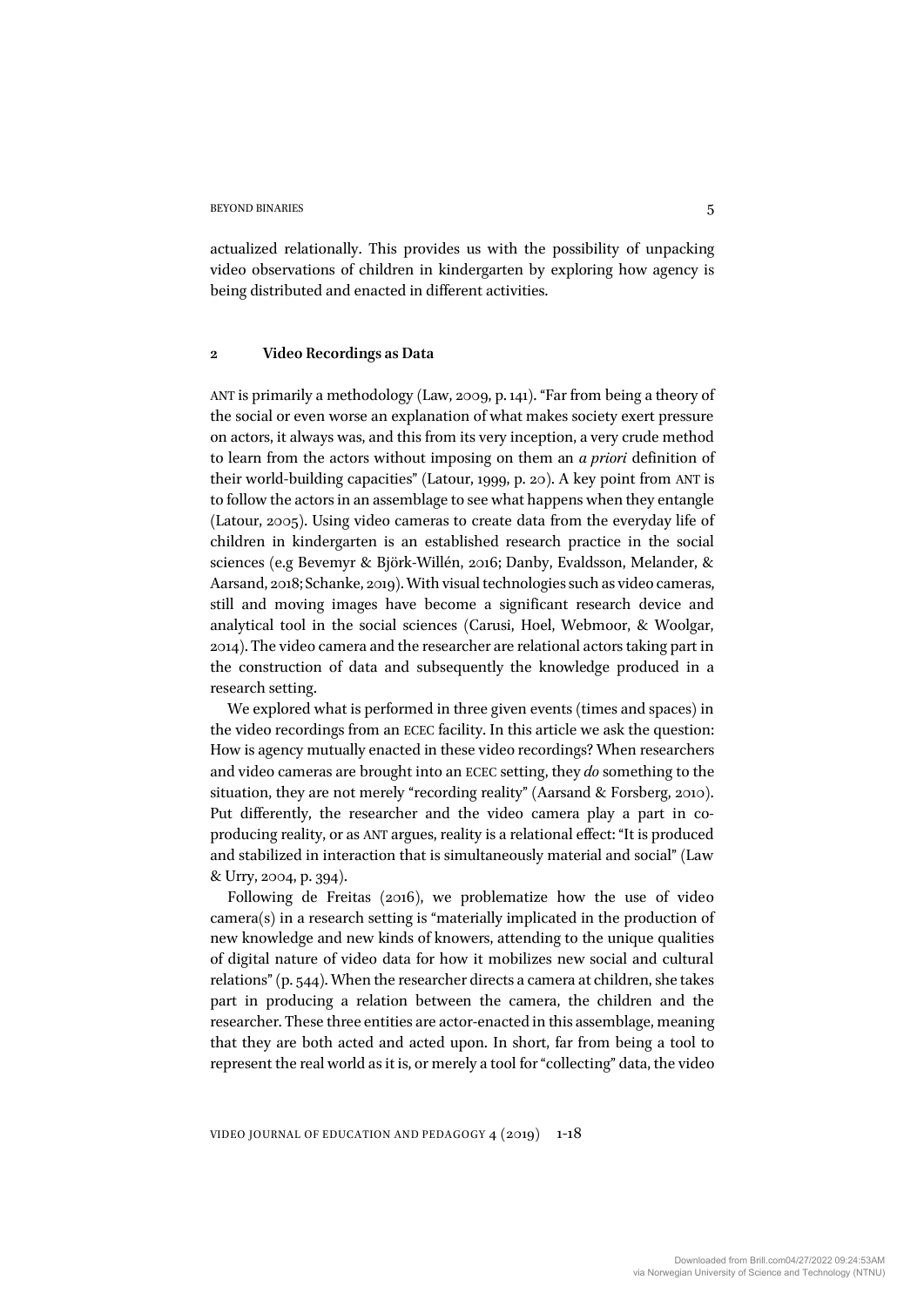camera, researcher and children, all mutually produce data together. Hence, observation is never a passive endeavour, but rather active production of data and consequently of knowledge. Video data are enacted through the research fieldwork and research process, hence, the presence of a video camera, and a researcher always does something in an investigated practice.

#### **3 Participants and the Study**

In this article we draw on video data from a larger research project, "Digital Tools in Early Education and Care", where the main objective has been to investigate children's digital practices. The video recordings were made in three kindergartens for a period of one to two weeks over a period of three years. All in all we have approximately 70 hours of video-recorded material. Thirty-five children, ages 4–6 years, and ten adults working in the kindergartens have taken part in these recordings. To observe digital practices in kindergarten, we have followed a group of children and their use of digital resources, such as tablets, smartphones and smartboards. The video camera we used was placed on a monopod. This allowed the researchers to hold it with one hand, like a walking stick. It also permitted the researcher to not merely look through the camera, but also to lean in and lean out, and to put the video camera at arm's length.

Informed written consent was given by the parents, and the kindergarten staff, and we were granted the rights to use and publish the data for scientific purposes. Doing research with young children requires ethical sensitivity and the children were continuously informed during the fieldwork about the research project and their right to decide whether they wanted to participate or not (cf. Aarsand & Forsberg 2010). All the participants have been given a pseudonym and they have been anonymized in the video recordings by using a filter that makes them unrecognizable. The storing of digitized data has been approved by NSD, The Norwegian Centre for Research Data.

In this article we present three video clips from one of the kindergartens. These events were reoccurring during the fieldwork and the three clips we have chosen serve as good examples in a discussion on multiple agencies, and on doing research with/on children by means of video cameras. One of the key points in ANT is how following actors provides insight into their reality/world, which worked as a guiding tool for us in collecting our video data. But also, the implications of the choices of the researcher when it came to which actors to follow, where, and in what context, are important in relation to data collection and knowledge production. In the three video clips we follow the entities: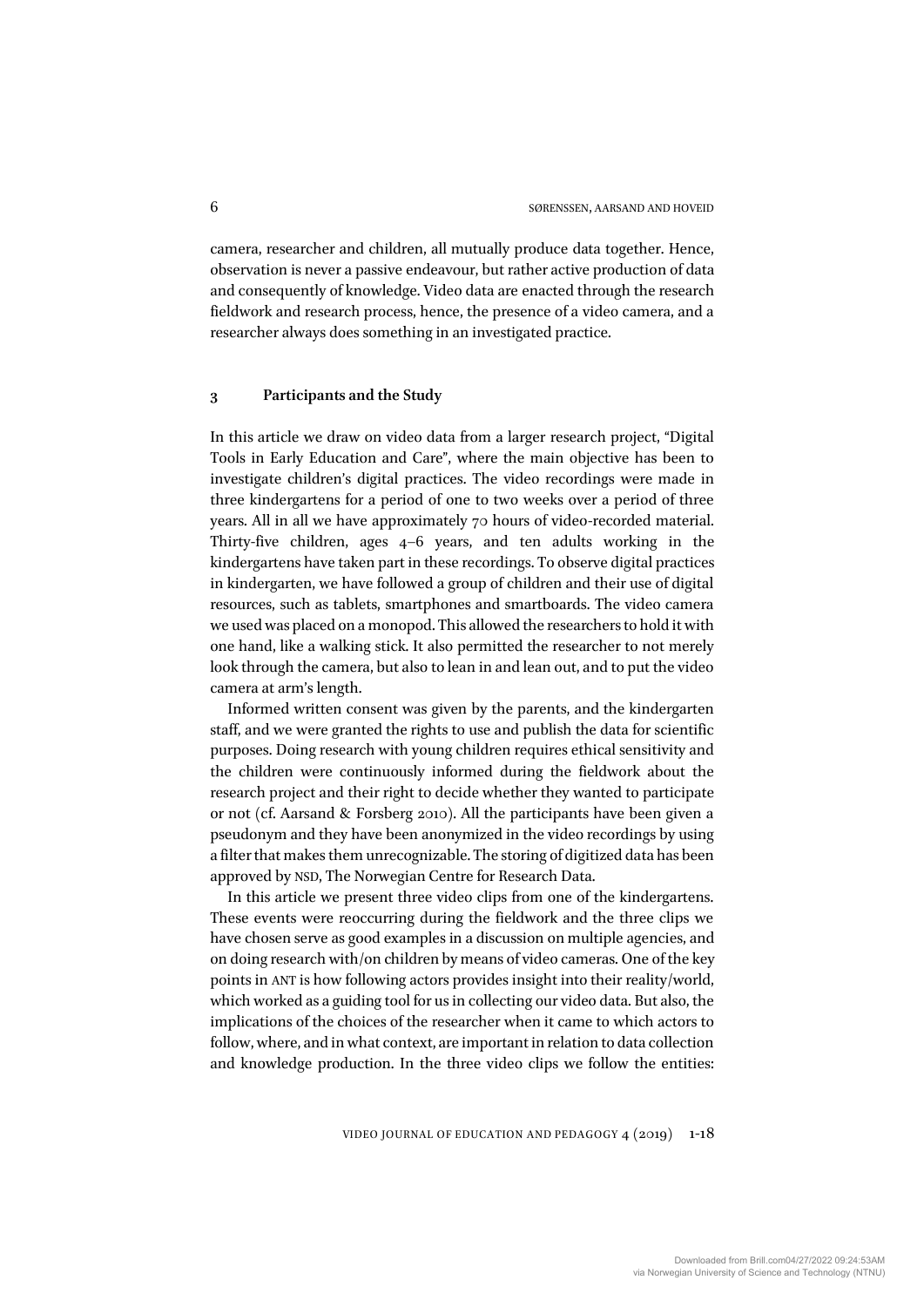children, video camera and researcher. The clips focus on what happens when these entities entangle and we explore how agency can be understood in these assemblages.

## **4 Actors and Agency in Video Observations**

Treating children as social actors with agency has been a pivotal tenet within childhood studies (cf. Abebe, 2019; James et al., 1998; Oswell, 2013). In the upcoming analysis, we direct our attention on the distribution of agency in video recordings of ECEC activities. In the first clip, we address how agency is not merely produced between humans, but also between humans and nonhumans. Here the relations in the assemblage influence how agency is enacted. In the second clip we address how actors are mutually enacted. We argue that agency is not restricted to one entity but is relationally defined through actions and reactions that produce agency. Finally, in the third and last clip we show how agency can be seen as a multiple enactment and how it is distributed across persons and objects, more precisely across the researcher, several children and a video camera on a monopod.

In sum, the three clips highlight how the enactment of agency may take multiple forms depending on the assemblage. Thus, agency cannot be restricted to single entities but must be dealt with analytically as shifting sociomaterial relations.

#### **4.1** *Actors – Sociomaterial Agency*

Through video recordings of children in social activities we obtain a good picture (literally) of what they do, but we do not see what they see, the way they see it, and we seldom see the researcher behind or right next to the video camera. However, what can be seen is how the recorded humans, the present artefacts and the surroundings act and relate to one another in linguistic (words, intonations, stress, structure) as well as in material terms (body orientation, gaze, pointing, material framework). In the first video clip, we follow what may be treated as different entities and actors: Samuel, a tablet, a video camera and a researcher. This clip is an example of how agency is enacted in multiple ways and can be seen as different forms of agency. In this kindergarten, the children had to sign up to use one of the tablets for 10 minutes. The video clip shows Samuel who is sitting with a tablet on his knee. Samuel has had the tablet in his possession for three minutes when the video clip starts.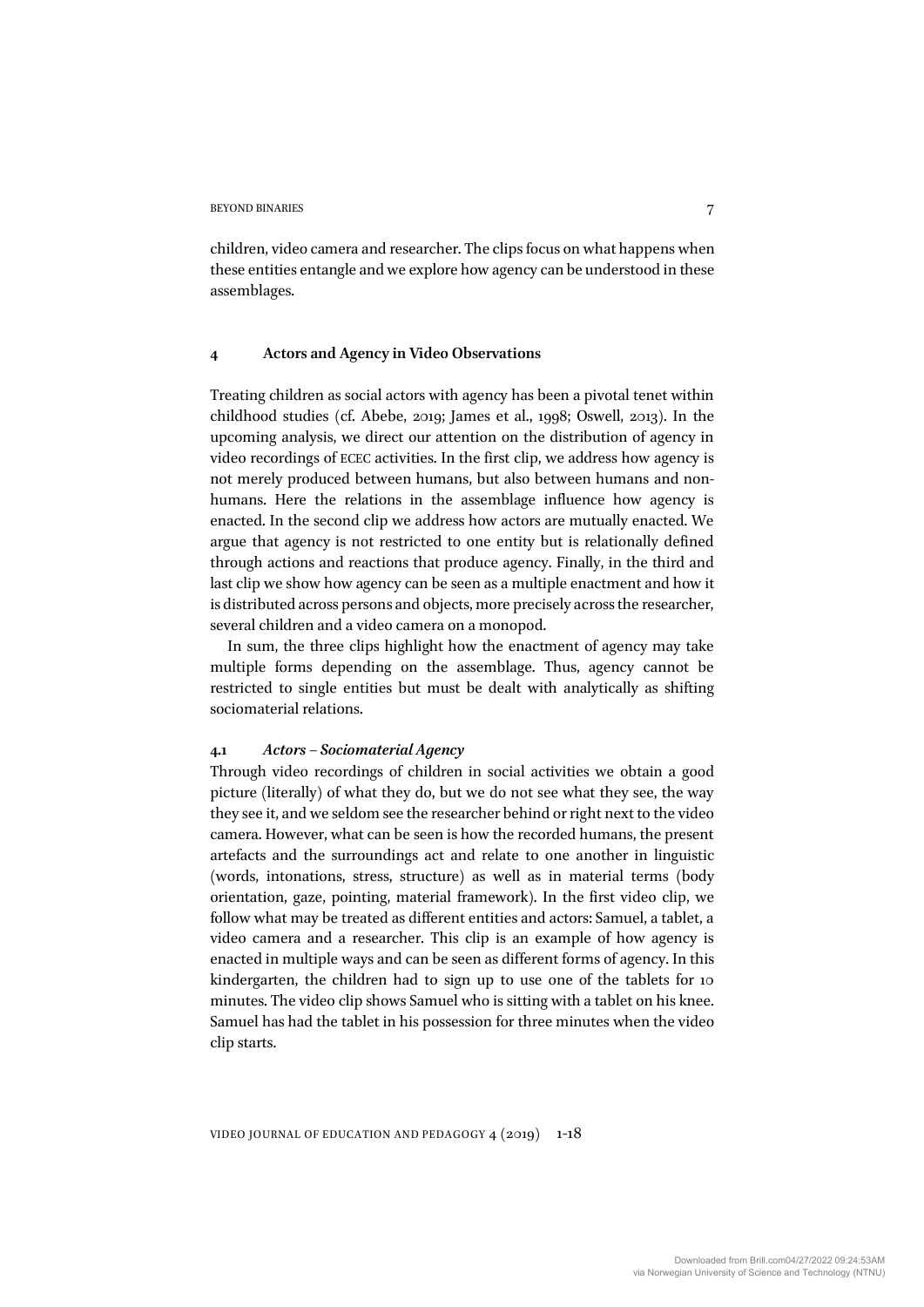8 SØRENSSEN, AARSAND AND HOVEID



VIDEO 1 Samuel with the tablet. (Se[e here.](https://www.doi.org/10.6084/m9.figshare.10043054))

It is possible to conflate the video camera and the researcher in this video clip, as they seem to be enacted as a singularity, and not as two different entities. The video camera and the researcher are entangled in such a way that they are in effect a hybrid socio-technological actor; a "video camera-researcher" that records an event. One cannot see the video camera-researcher as a body in this clip, but one sees how the recording zooms in and out on Samuel using a tablet, and one also sees how Samuel looks up at the video camera-researcher. The video camera-researcher is an actor that *does* something in this event. On a speculative note it could be argued that if the video camera-researcher had not been present, or if it had been a pen and paper-researcher, Samuel may have acted differently, perhaps asking for help when the tablet did not respond to his touch. The possibility of acting is related to the other actors in the assemblage.

In this video clip, we see Samuel tapping a screen, clicking on the buttons on the side of the tablet, shaking the device and turning it around. Samuel demonstrates that there is some kind of problem. Latour refers to the insides of machines as "the black box"; what we cannot see and what makes machines run smoothly (Latour, 1987). In this sequence, the machine does not run smoothly which turns the tablet into a highly visible actor that makes things happen. Samuel's actions are closely related to the fact that he is trying to control the tablet in some way, and at the same time they are also related to the presence of the video camera-researcher. The hybrid video cameraresearcher takes part in the co-production of what happens. Instead of turning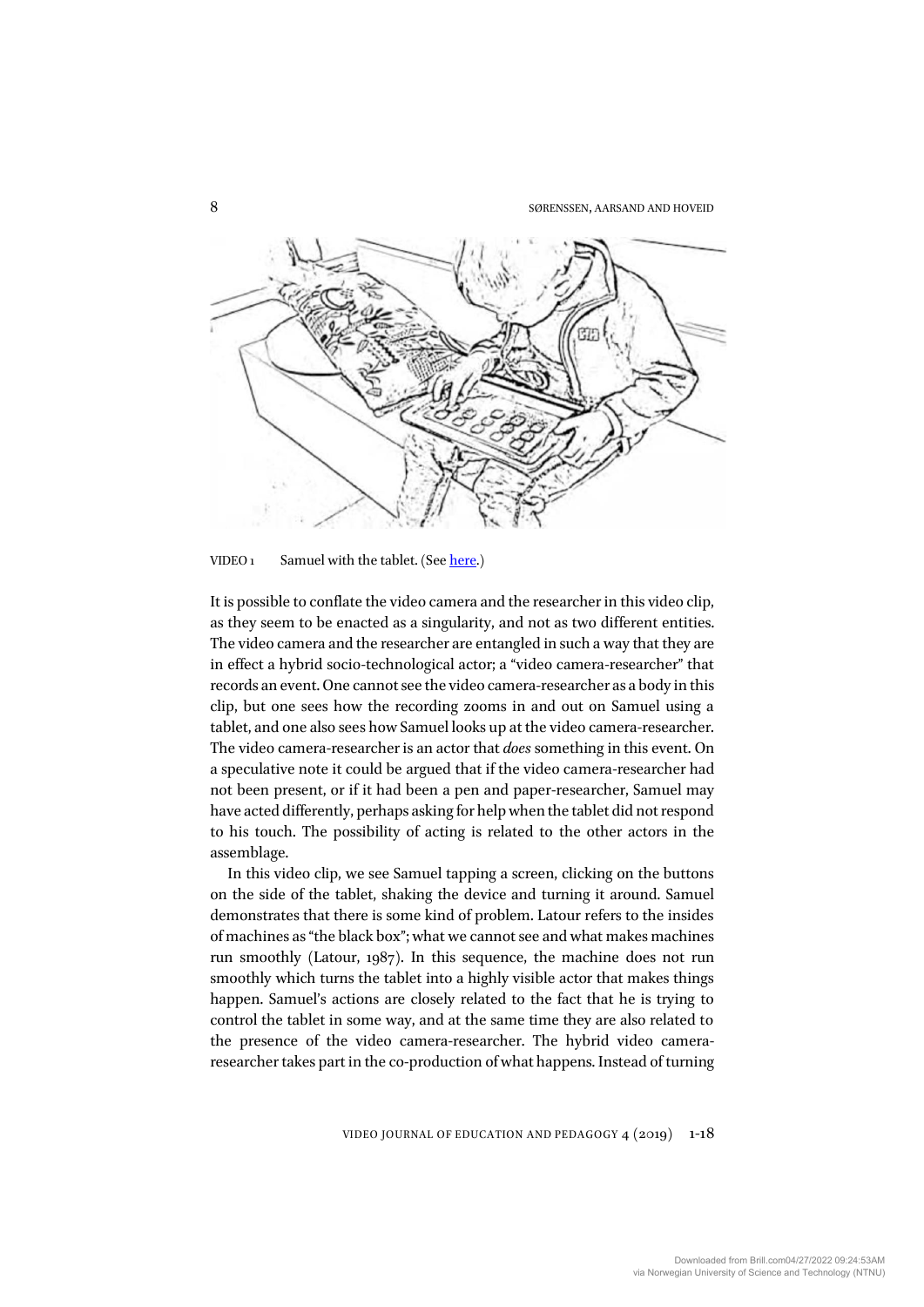to the video camera-researcher for help, Samuel struggles on his own until one of the adults working in the kindergarten asks him if he needs help, which he does, and then shows Samuel how to turn down the sound on the tablet.

Agency is often discussed as skills related to humans. However, by bringing the material into the discussion of (children's) agency, investigations of other conditions and possibilities for acting are made possible. The video cameraresearcher in this video clip takes part in the production of agency. Samuel touches the tablet several times, while he looks at the video cameraresearcher. Samuel appears as a human entity acting on the material (the tablet), another entity. The fact that Samuel does not manage to coerce the tablet to act as he seems to expect does not mean that he is without agency nor that he is an incompetent child. Approaching agency as sociomaterial in the study of children provides an understanding of how agency varies both within the same setting as well as across settings.

## **4.2** *Actors – Enacted*

Seeing agents and agency as outcomes of sociomaterial assemblages is not a new idea (see for instance Bateson (1987) discussing the blind man with a stick) and it can be argued that the conditions for acting change with the sociomaterial assemblages. However, children's agency is not a question restricted to single entities. As mentioned above, actors and agency are shaped by multiple entities, they are mutually enacted and thus are what has been called relational "effects" (Law, 2004, 2009).

In the next video clip, a group of children are located in a "listening corner". In this kindergarten, the listening corner is both a physical place with benches in a L shape, and a space where the children and the kindergarten teachers gather to talk, read, listen to music, get and give messages and so on. Our focus in this clip is on Thea, Carol and Thea's fox. They are placed in the far-right corner in the video.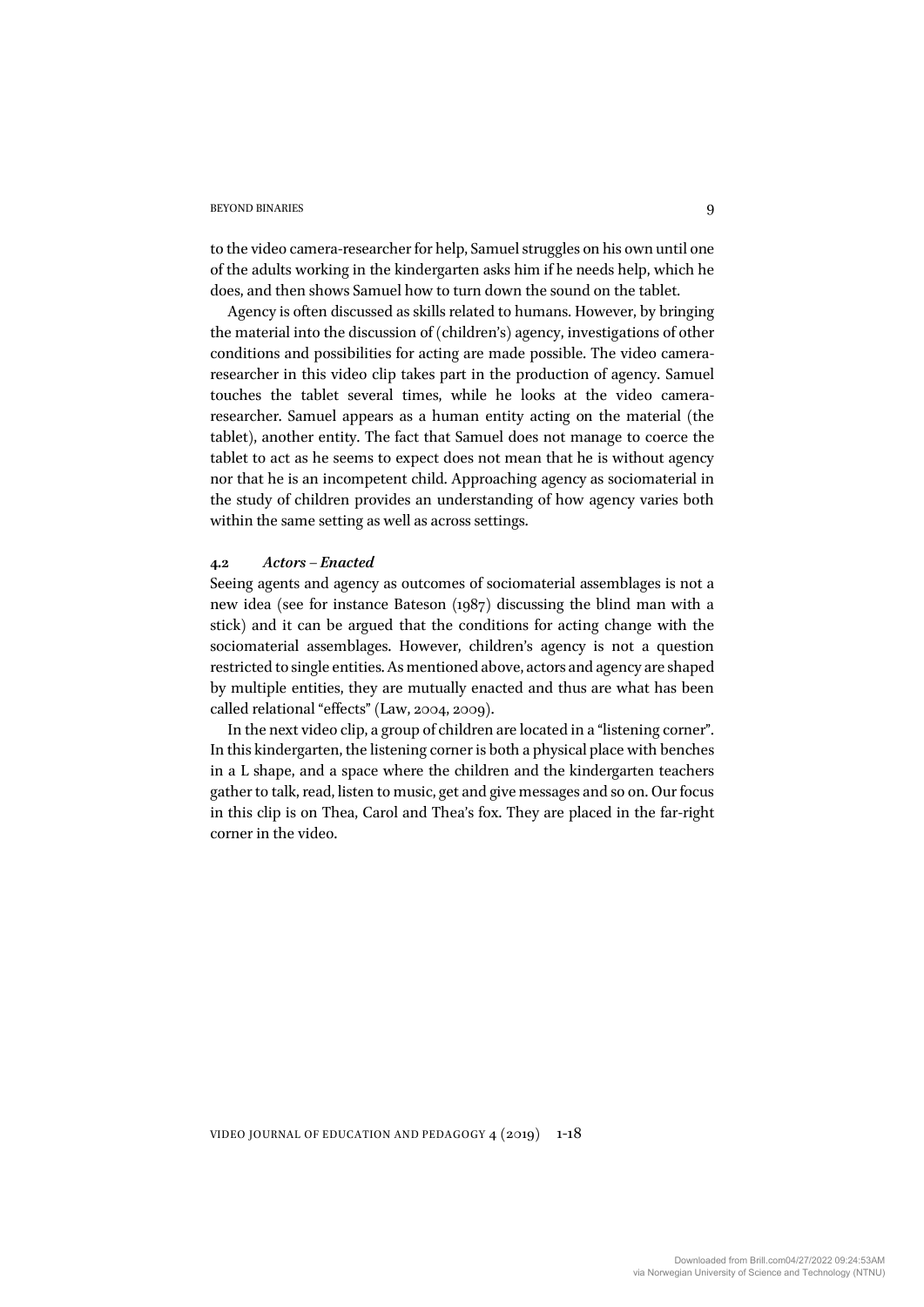10 SØRENSSEN, AARSAND AND HOVEID



VIDEO 2 Thea, Carol and Thea's fox. (Se[e here.\)](https://www.doi.org/10.6084/m9.figshare.10043054)

In the first part of this clip Thea seats the toy fox beside her in the listening corner. Carol, who is seated behind Thea, sees the unattended fox and grabs it. Then a disagreement arises between the two girls concerning who has ownership of the fox. Since Thea is unable to reclaim the fox, this is a clip that might convey a notion of Thea lacking agency. However, after having studied this clip more closely we could also see how Thea is agentic. First Thea turns around to try to take the fox, while she verbally confronts Carol and claims the fox back. Then she physically raises her hand, and verbally makes attempts to get an adult's attention. When this fails, she turns to the video cameraresearcher and looks straight into the lens. Thea acts, she *does* something, by attempting to change the fate of the fox that is no longer in her possession. But she does not get the fox back. This prompts the question: is Thea actually an actor in this event? As stated above, an actor is "anything that does modify a state of affairs by making a difference" (Latour, 2005, p. 71). In this assemblage, we could argue that Thea does make a difference, but not the difference she attempts to make: namely to retrieve the fox from Carol. As Law and Mol argue, action moves around, and it is not always clear who is doing what. Additionally, "the difference an actor makes is not predicable. Indeed, on the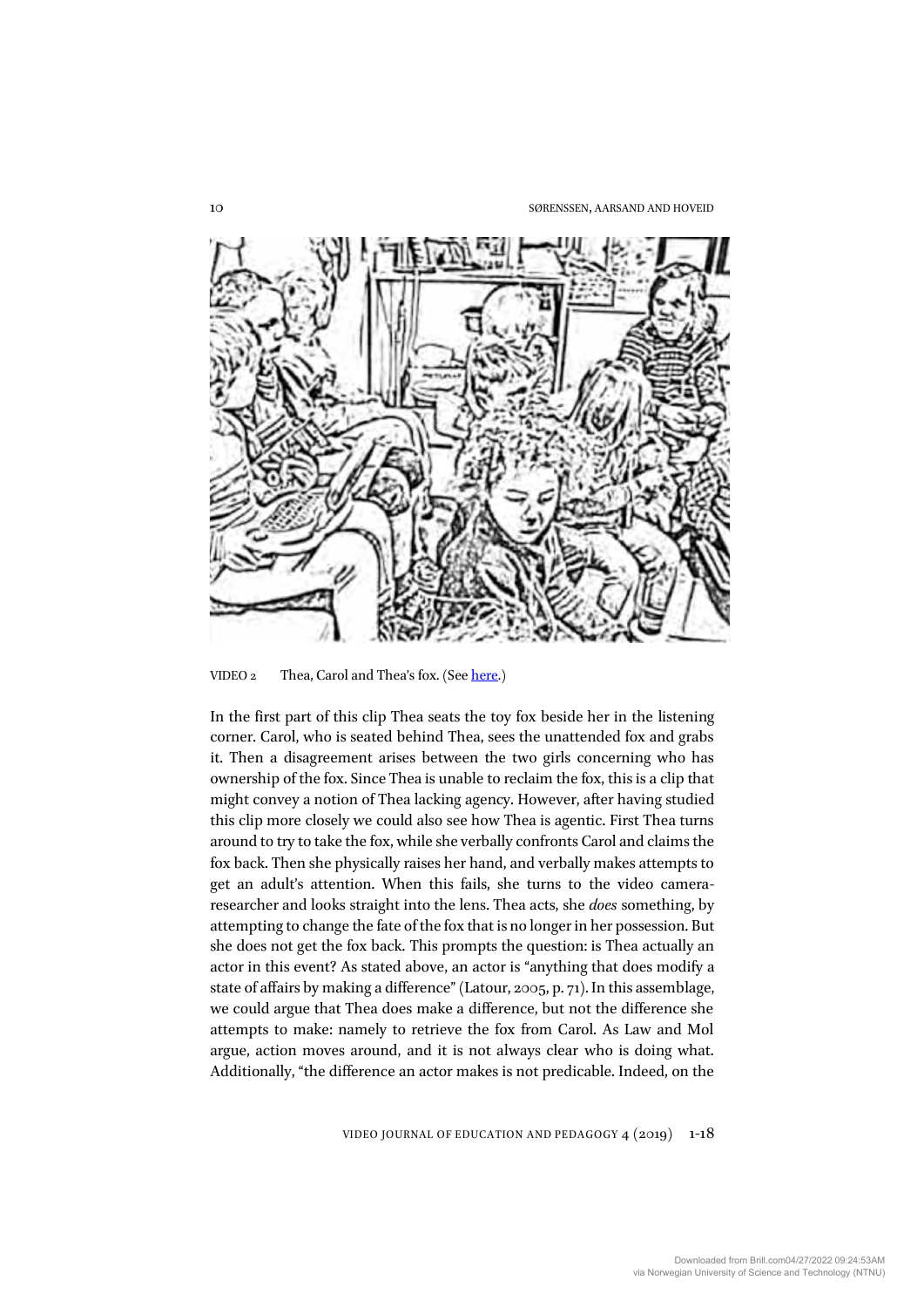contrary: what actors-enacted do is essentially indeterminate" (Law & Mol, 2008, p. 73). Therefore, we conclude that Thea is indeed an actor who has agentic resources, however, she is not in control of how her actions unfold in a co-construction of a chain of events.

An entity counts as an actor if it makes a perceptible difference […] This means that it is also always being acted upon. Acting and being enacted go together. What is more, an enacted-actor is not in control. To act is not to master, for the results of what is being done are often unexpected. LAW & MOL, 2008, p. 58

Thea does not only act, she is an actor-enacted as she is also acted upon by others; she is enacted by Carol as being wrong about her possession of the fox and she is enacted by the kindergarten teacher for making noise when she should not.

This clip shows how agency is closely related to other actors in an assemblage, and how actors can be said to be mutually enacted (Law & Mol, 2008; Mol & Mesman, 1996; Woolgar, 2012). Thea's actions respond to the disappearance of the fox from her side, and to its appearance in Carol's hands. When Carol refuses to give the fox back, the kindergarten teacher scolds Thea and asks her to be quiet. The video camera-researcher continues as before, when approached by Thea's gaze, acting as if nothing had happened. Thea finally chooses to turn around and sit quietly. In this clip agency is enacted in multiple ways and includes several different actors that restrict and make various ways of acting possible.

Following this line of thought, we could argue that Thea indeed does something in this assemblage, as her actions produce *re*actions from Carol and the adult. Carol is confronted with Thea's dismay and reacts by verbally telling Thea that it is not her fox. The adult reacts to Thea's action by asking her to be quiet. The only actor (of those we trace in this article) who seemingly does not react to Thea's actions is the video camera-researcher, but then, in our perspective, not acting is also an action. By making a difference in an assemblage, other things happen, both human and non-human entities act and are acted upon, they are equally actors-enacted. An actor-enacted does not act alone but is realized in a complex set of relations to other actors. For instance, when she becomes a disturbance to the adults who asked her to be quiet, Thea makes a difference. Even though Thea's voice does not count and is not heard in this event, she is still agentic, being a "victim" in this case is not the same as being non-agentic.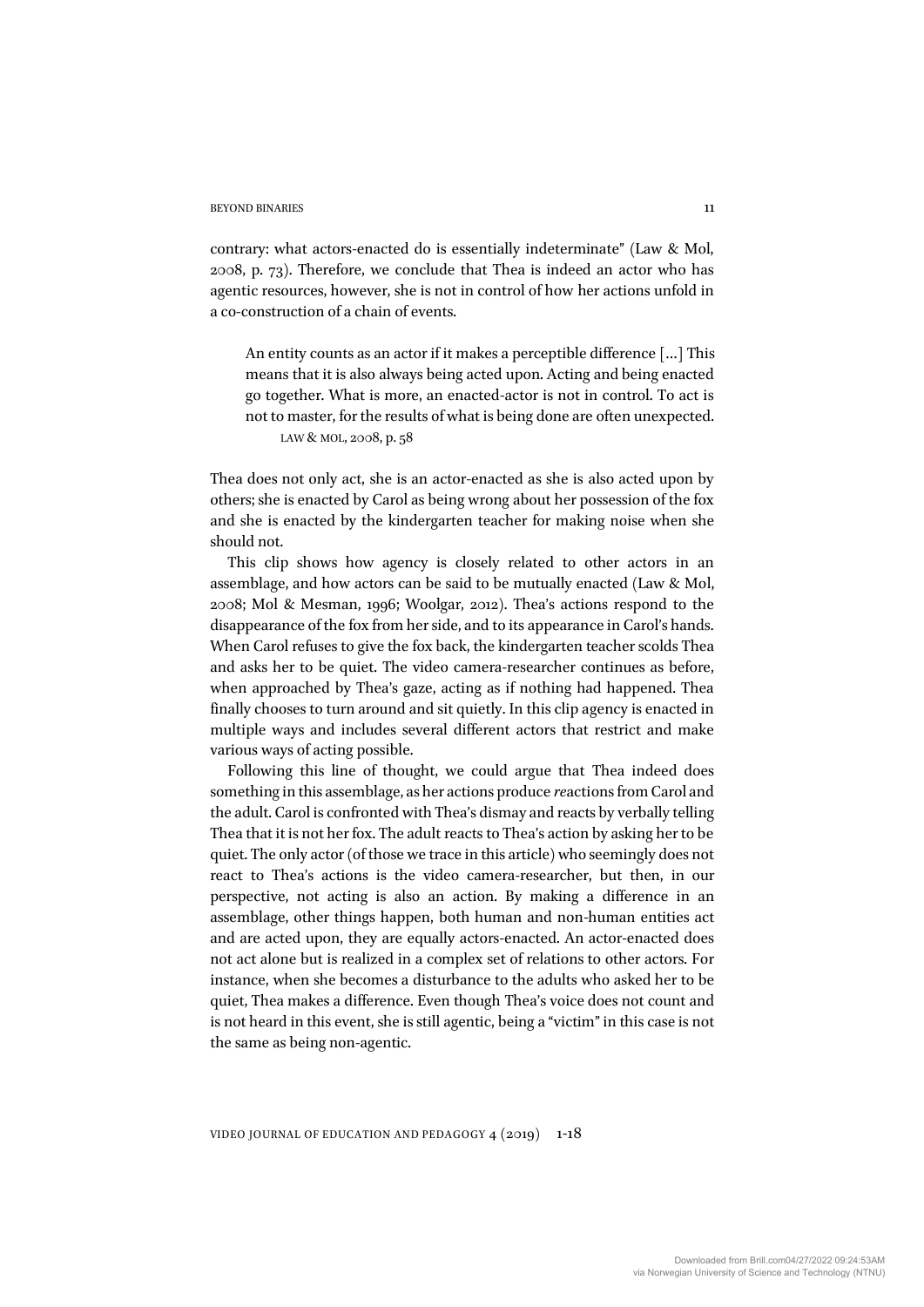## **4.3** *Actors – Distributed Agency*

Actors are social and material, they shape and are shaped by other actors, and they are mutually enacted. Seeing actors as mutually enacted dynamic hybrid entities problematizes the view of agency as something that comes from one "place" or one single actor. In the next example we direct our attention on how agency can be seen as distributed, disrupting the binaries of seeing children as participatory or not in research.

In the last video clip, the children are sitting around two tables eating their lunch when they explicitly direct their attention to the video recorderresearcher. Here we chart the assemblage of the children, the researcher and the video camera.



VIDEO 3 The children direct their attention to the video recorder-researcher. (See [here.\)](https://www.doi.org/10.6084/m9.figshare.10043054)

This sequence starts with the children sitting and eating at two tables. They talk with each other at their respective tables, then gradually, a joint activity emerges that includes both tables, children, and the video camera-researcher. This clip shows how the video camera-researcher makes a difference; the researcher's voice is heard as she talks to the children and moves the camera up and down at the children's command, and she also shows the children the live recordings on the camera foldout screen. This is a small screen where one can see what is being recorded both when situated behind and in front of the camera. The researcher moves the camera as a *re*action to the children's questions and demands. They ask if the researcher can move the video camera up and down on the monopod and point it in different directions. In this event,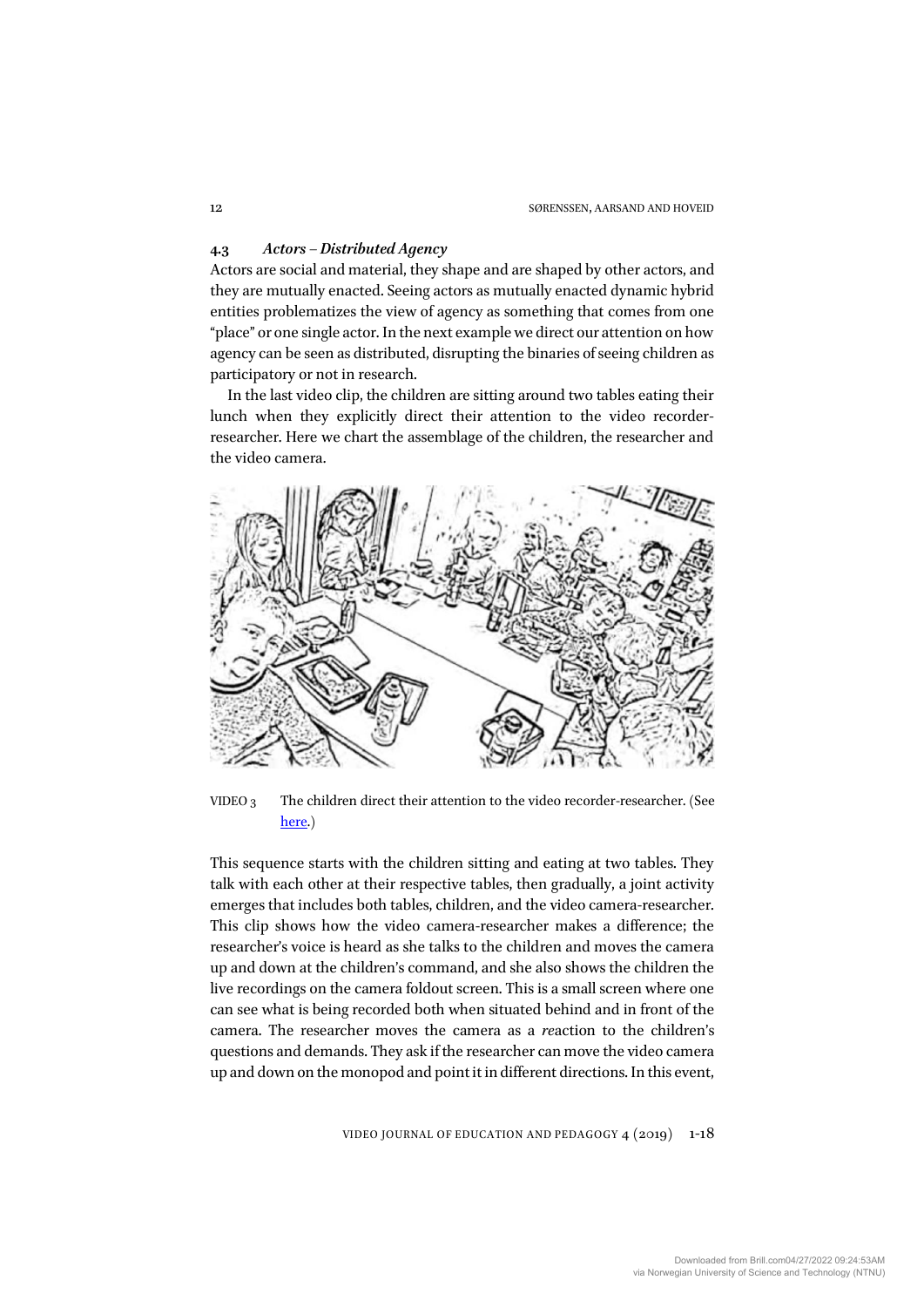a common mealtime is transformed into another type of activity where the children, with their commands, make the video camera-researcher act in different ways, rendering her actor-enacted.

The video camera in this clip becomes more than a "tool" to record what is happening. As the event evolves, all the children's eyes are fixed on the camera and what it does. The relational effect between the actors causes the camera to move up and down, with the help of the researcher. Here agency is distributed between the children, who nominate themselves as agentic entities, and the researcher, who acts on the children's requests. It is the monopod, with its affordance of moving up and down, and the video camera's affordance of being able to flip the foldout screen with the live recordings that contribute to the enactment of agency. This facilitates the mutual enactment of the video camera, the researcher and the children. Together with the video camera, monopod and researcher, the children are forging a new and unexpected event. They performed in front of the video camera together with the researcher, who accommodated this activity. Together they enact the video camera as a point of interest. In this case, we can indeed talk of a "research with" children, we can see how the camera, the children and the researcher are "relationally linked with one another in webs", and we can see how "they make a difference to each other: they make each other *be"* (Law & Mol, 2008, p. 58). When the researcher turns the foldout screen so that the children can look at what the video camera is recording, they are not merely looking at the researcher or the camera, but at mediated live recordings of themselves looking at the video camera and at the researcher. The observed becomes the observer observing. Including children as both the observer and the observed can be understood as a form of disentangling and a disruption of children as the object of study. Agency in this case becomes manifold and distributed, where the traditional binaries of research *on* or research *with* are blurred.

Doing research with or on children is hardly an activity initiated by children as such, but this does not mean that they do not have a voice or agency in research. Rather the opposite is seen in these clips. We see children who display agency, however, not necessarily achieving their goals, as we saw with Thea and the fox. Altogether this begs the question: what do we mean when we talk about the competent child? And, for the matter, what do we mean by agency?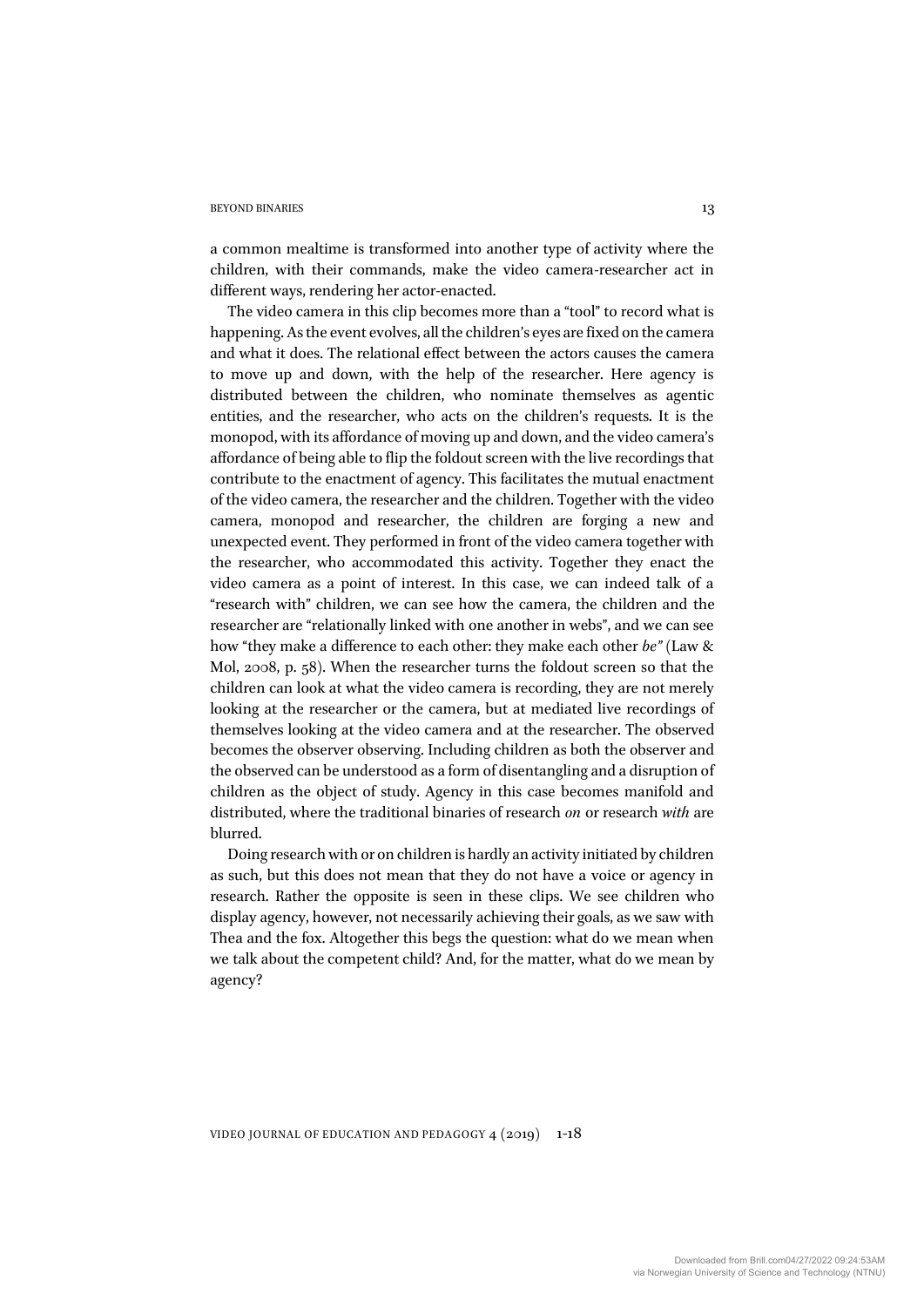## **5 Production of Agency – Disrupting the Binary**

Redefining the notion of agency and actors by drawing on ANT can facilitate and widen one's perspective beyond the child as an entity acting competently in sociocultural practices. We have underscored how actors and the distribution of agency across and within assemblages are produced. In the first clip, we pointed out how agency is not merely produced in human relationships. By analytically including the presence of the video cameraresearcher and the tablet, we can see how agency was also produced by nonhuman actors. The second clip highlights how actors are relationally bound and can be said to be enacted and accomplished by the assembled and multiple actors. The final clip focuses on the distribution of agency across different actors. The analytical strength of approaching agency as multiple, mutually enacted and distributed is demonstrated through these three clips. We argue that they are helpful in a critical discussion of children and agency and underscore the need to study agency as entangled with human and nonhuman actors in relational activities.

Doing research with a video camera is not solely an issue of recording what goes on, it is also a matter of how research data is produced and consequently of how knowledge in social practices is a co-production. Drawing on ANT we have explored how entities are collectively actualized, hence our focus on agency. Thus, in research there is a need to explore how agency is actualized in different contexts and in different assemblages. This is especially important in order to avoid a facile reduction of children and agency and to end up in an either/or stance. We therefore argue that children's agency needs more nuanced theoretical and empirical investigation.

As we have shown, at times the video camera and the researcher facilitated the production of children's agency by letting the children explore different uses of the video camera. However, it was up to the researcher to either ignore or comply with the children's verbal wishes about what to do with the camera. When the children more or less demanded that the researcher move the video camera up and down, agency can be seen in the children's demands, the researcher's acting and the camera's recording. In this event, as the video camera is equipped with a foldout screen, it facilitated agency for entities both in front of and behind the camera. This then shows that it is not solely a case of children and agency, but also of camera and agency, and researcher and agency. In other words, how agency is enacted in an assemblage.

Bearing this in mind, we point out the importance of being aware that video observations are enactments that reconfigure the actions and agency of what one attempts to observe. Research is a material-discursive practice (Murris &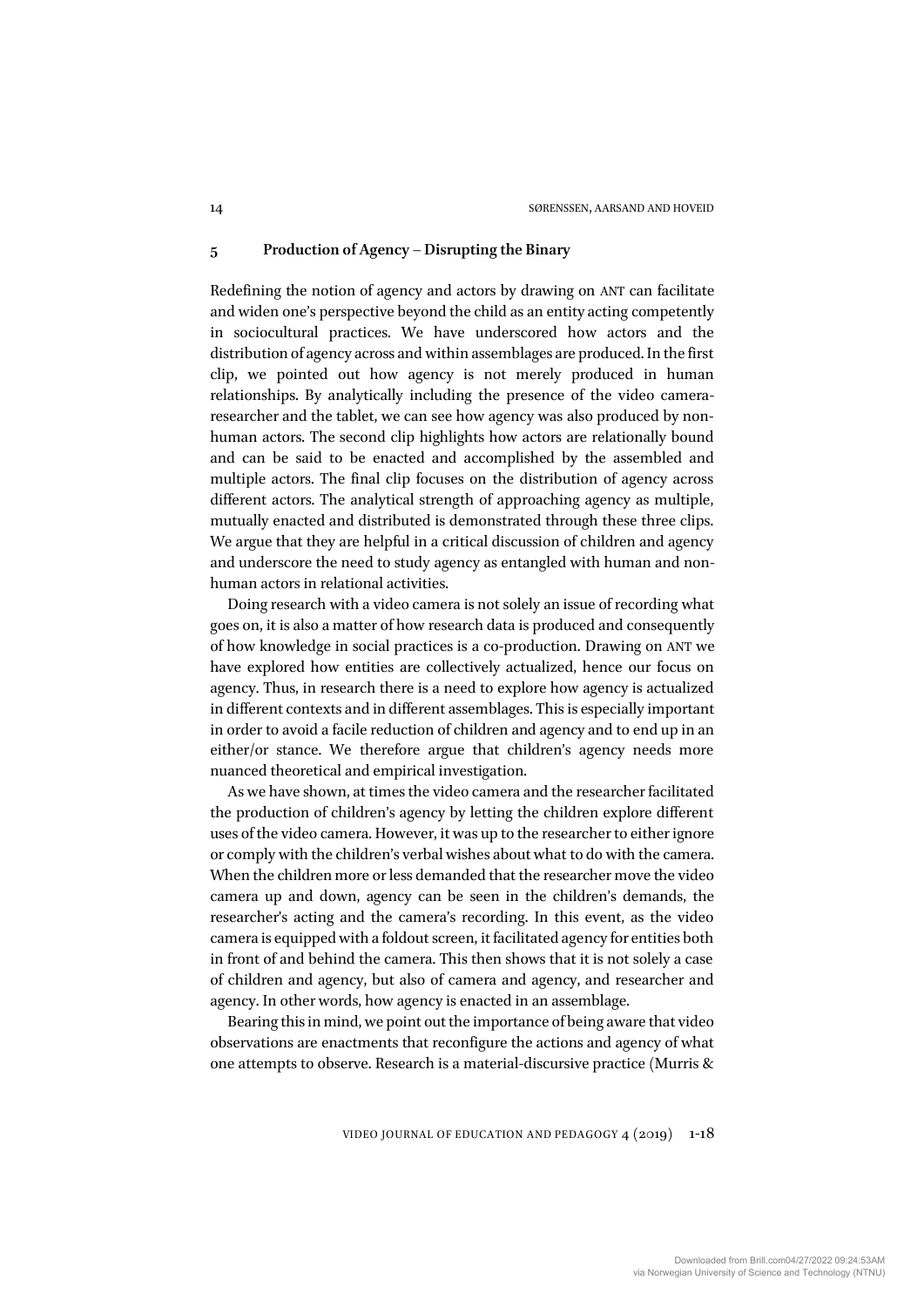Haynes, 2018), matter matters, humans matter and actions matter, they are all part of producing "the real". "Children, then, are not simply the objects of scientific knowledge, they are increasingly the producers of that knowledge" (Oswell, 2013, p. 274).

Through the three video clips and our discussion, we also suggest that one cannot speak of children as having agency or not. Each human and nonhuman entity always possesses possibilities of being agentic. However, in different assemblages at different times, agentic possibilities differ, they are contingent (Luhmann, 1982). Concerning the production of data and the methodological binary of either doing research *on* or *with* children, we argue that research is always *with*. Researchers bring themselves and their video cameras into an ECEC where sociomaterial events are recorded at a given time and in a given space. Researchers then take these recordings back to their office and view and re-view them as part of their research and analysis process. Thus, one could argue that researchers are indeed in the business of doing research *on* children as the children have no say in what we record, what we see, or how we interpret what essentially becomes *our* data. However, this is not a clear case of engaging in research *on,* rather it is always, in one way or another *with,* as all actors co-produce what happens. Thus, instead of thinking in terms of either/or, the question may rather be who/what, when, where, how and with what consequences do children participate in research. In terms of a decolonizing approach to childhood studies, our take on multiple agencies mean there are no clear borders, agency is an enactment. Through research the reconfiguring of entanglements is a possibility, facilitating various perspectives in terms of what is privileged and given value.

As we have argued, one can theoretically understand actors and agency as relational effects where both are mutually enacted. Looking at agency as relational, mutually enacted and manifold makes it into something actualized collectively. Agency in this perspective is not an individual property but rather an entangled expression that may take multiple forms depending on the assemblage. Discussing children in binary terms, as competent or not, or as participating or not, does not contribute to an understanding of children's enactments in social and cultural practices. To avoid a facile reduction of children as either having or not having agency, we suggest a more complex understanding using a sociomaterial perspective where the social and material are seen as entangled and where entities are seen as mutually enacted.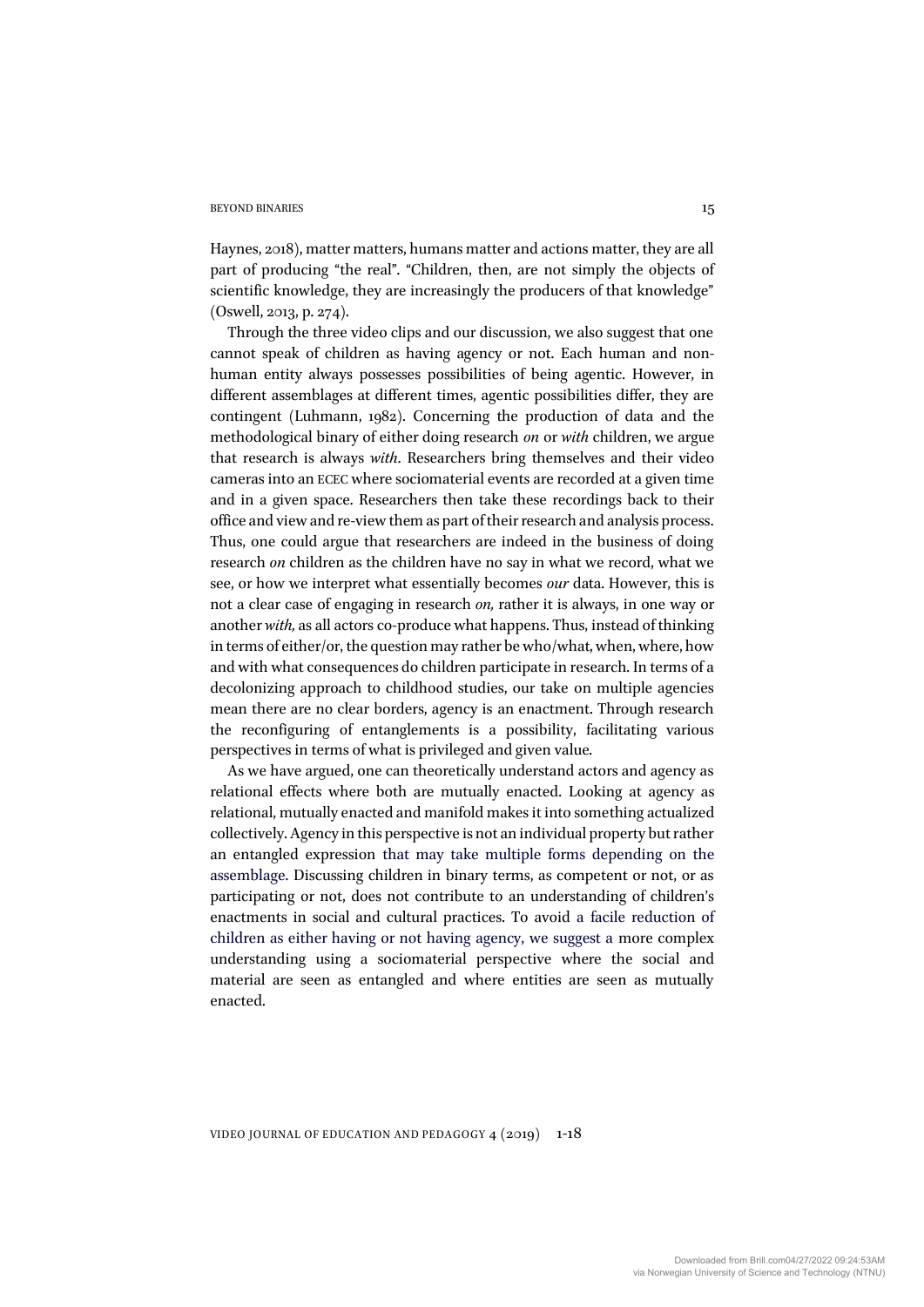#### **References**

- Aarsand, P., & Forsberg, L. (2010). Producing children's corporal privacy: ethnografic video recordin as material-discursive practice. *Qualitative Research*, 10(2). pp. 1–20. DOI:10.1177/1468794109356744.
- Abebe, T. (2019). Reconceptualising Children's Agency as Continuum and Interdependence. *Social Sciences, 8*(3), 81. DOI: 10.3390/socsci8030081.
- Ahearn, L. M. (2001). Language and agency. *Annual review of anthropology, 30*(1), pp. 109–137. DOI: 10.1146*/*annurev*.*anthro*.*30.1.109*.*
- Bateson, G. (1987). *Steps to an ecology of mind: Collected essays in anthropology, psychiatry, evolution, and epistemology*. Northvale, N.J: Jason Aronson.
- Bevemyr, M., & Björk-Willén, P. (2016). Events of potential learning: how preschoolers produce curriculum at the computer during free play periods. *Tidsskrift for Nordisk Barnehageforskning*, *12*(8), pp. 1–16. DOI: 10.7577/nbf.1696.
- Carusi, A., Hoel, A. S., Webmoor, T., & Woolgar, S. (2014). *Visualization in the Age of Computerization*. New York: Routledge. DOI: 10.4324/9780203066973.
- Christensen, P., & James, A. (2017). Introduction: Researching children and childhood: Cultures of communication. In P. Christensen, & A. James (Eds.) *Research with Children: Perspectives and Practices: Third Edition*, (pp. 1–10) London: Routledge. DOI: 10.4324/9781315657349.
- Clark, A., Kjørholt, A.T. and Moss, P., eds. (2005). *Beyond listening: Children's perspectives on early childhood services*. London: NCB.
- Danby, S., Evaldsson, A.-C., Melander, H., & Aarsand, P. (2018). Situated collaboration and problem solving in young children's digital gameplay. *British Journal of Educational Technology*, *49*(5), pp. 959–972. DOI: 10.1111/bjet.12636.
- de Freitas, E. (2016). The moving image in education research: Reassembling the body in classroom video data. *International journal of qualitative studies in education, 29*(4), pp. 553–572. DOI: 10.1080/09518398.2015.1077402.
- Hammersley, M. (2017). Childhood Studies: A sustainable paradigm? *Childhood, 24*(1), pp. 113–127. DOI: 10.1177/0907568216631399.
- James, A., Jenks, C., & Prout, A. (1998). *Theorizing childhood*. Cambridge: Polity Press.
- Latour, B. (1987). *Science in action: How to follow scientists and engineers through society*. Cambrige, MA: Harvard university press.
- Latour, B. (1999). On Recalling ANT. In J. Law & J. Hassard (Eds.), *Actor network theory and after* (pp. 15–25). Oxford: Blackwell Publishers.
- Latour, B. (2005). *Reassembling the Social-An Introduction to Actor-Network-Theory* (Vol. 1). Norfolk: Oxford University Press.

Law, J. (2004). *After method: Mess in social science research*. London: Routledge.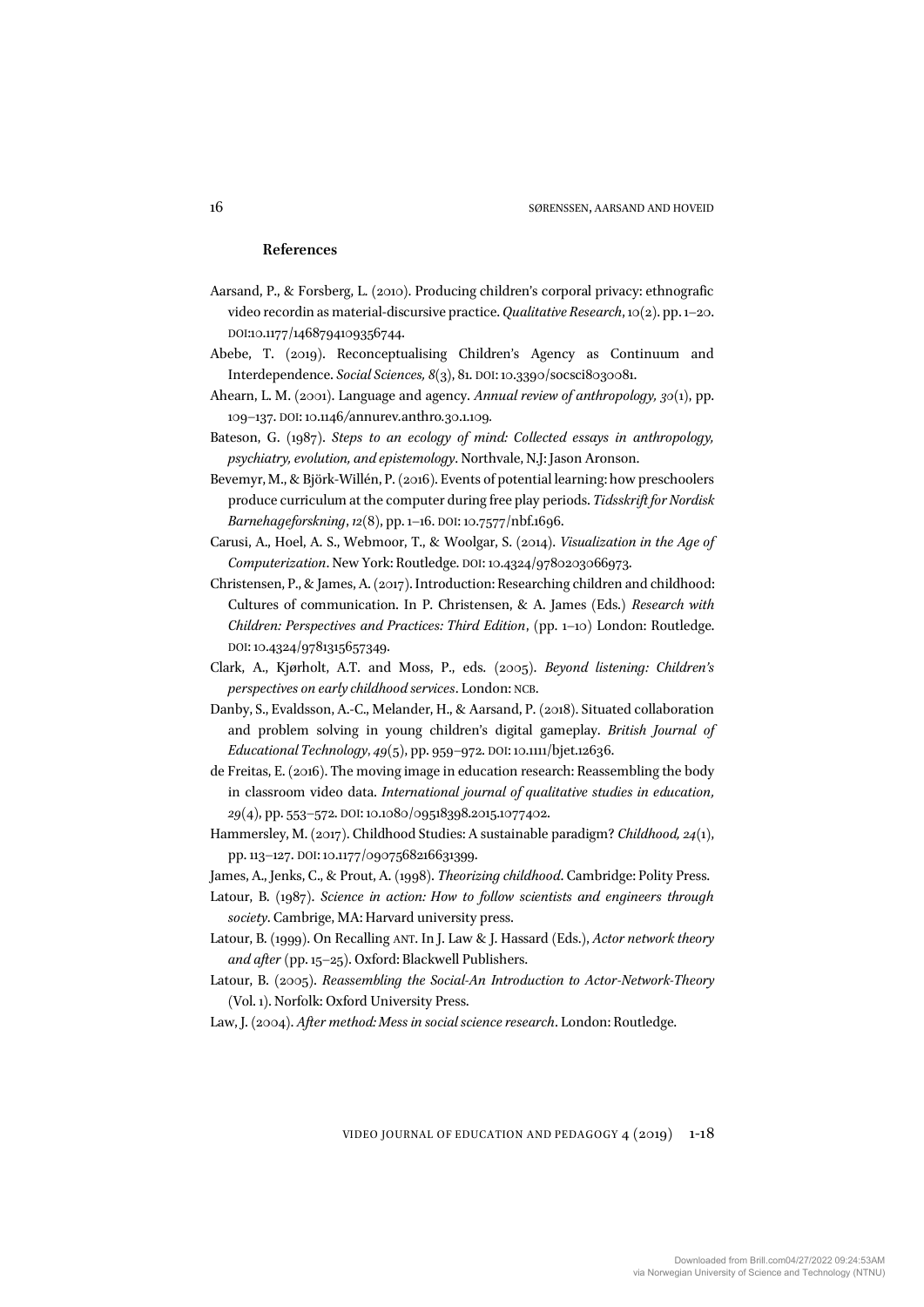- Law, J. (2009). Actor network theory and material semiotics. In B.S Turner (Ed.) *The new Blackwell companion to social theory,* Oxford: Blackwell Publishing Ltd. (pp. 141–158). DOI: 10.1002/9781444304992.ch7.
- Law, J., & Mol, A. (2008). The actor-enacted: Cumbrian sheep in 2001. In: C. Knappett & L. Malafouris (Eds.) *Material Agency*. Boston, MA.: Springer, (pp. 57–77). DOI: 10.1007/978-0-387-74711-8\_4.
- Law, J., & Urry, J. (2004). Enacting the social. *Economy and Society, 33*(3), pp. 390–410. DOI: 10.1080/0308514042000225716.
- Luhmann, N. (1982). *The differentiation of society*. New York: Columbia University Press.
- Mol, A. (2002). *The body multiple: Ontology in medical practice*. Durham: Duke University Press.
- Mol, A. (2014, March 19.). A Reader's Guide to the 'Ontological Turn' Part 4. *Somatosphere* Retrived from http://somatosphere.net/2014/a-readers-guide-tothe-ontological-turn-part-4.html/.
- Mol, A., & Mesman, J. (1996). Neonatal Food and the Politics of Theory: Some Questions of Method. *Social Studies of Science, 26*(2), pp. 419–444. Retrieved from http://www.jstor.org/stable/285425.
- Müller, M. (2015). Assemblages and Actor‐networks: Rethinking Socio‐material Power, Politics and Space. *Geography Compass*,  $g(1)$ , pp. 27–41. DOI: 10.1111/gec3.12192.
- Murris, K., & Haynes, J. (2018). The 'classroom'and posthuman research methodologies. In K. Murris & J. Haynes (Eds.) *Literacies, Literature and Learning* (pp. 78–98). Abingdon: Routledge. DOI: 10.4324/9780203732090-4.
- Orlikowski, W. J. (2007). Sociomaterial Practices: Exploring Technology at Work. *Organization Studies 28*(9), pp. 1435–1448. DOI: 10.1177/0170840607081138.
- Oswell, D. (2013). *The agency of children: From family to global human rights*. Cambridge: Cambridge University Press. DOI: 10.1017/CBO9781139033312.
- Prout, A. (2005). *The future of childhood: towards the interdisciplinary study of children*. London: Routledge Falmer.
- Samuelsson, T., Sparrman, A., Cardell, D., & Lindgren, A.-L. (2015). The active, competent child, capable of autonomous action: an inherent quality or the outcome of a research process? *AnthropoChildren* (5). Retrieved from http://popups.ulg.ac.be/2034-8517/index.php?id=2370.
- Sayes, E. (2014). Actor–Network Theory and methodology: Just what does it mean to say that nonhumans have agency? *Social Studies of Science, 44*(1), pp. 134–149.
- Schanke, T. (2019). Children's participation in a school-preparation letter activity. *Childhood, 26*(1), pp. 113–131. DOI: 10.1177/0907568218810092.
- Sokol, B. W., & Huerta, S. J. H. D. (2010). Through thick and thin: Agency as 'taking' perspectives. *Human Development 53*(1), pp. 46–52. DOI: 10.1159/000268140.